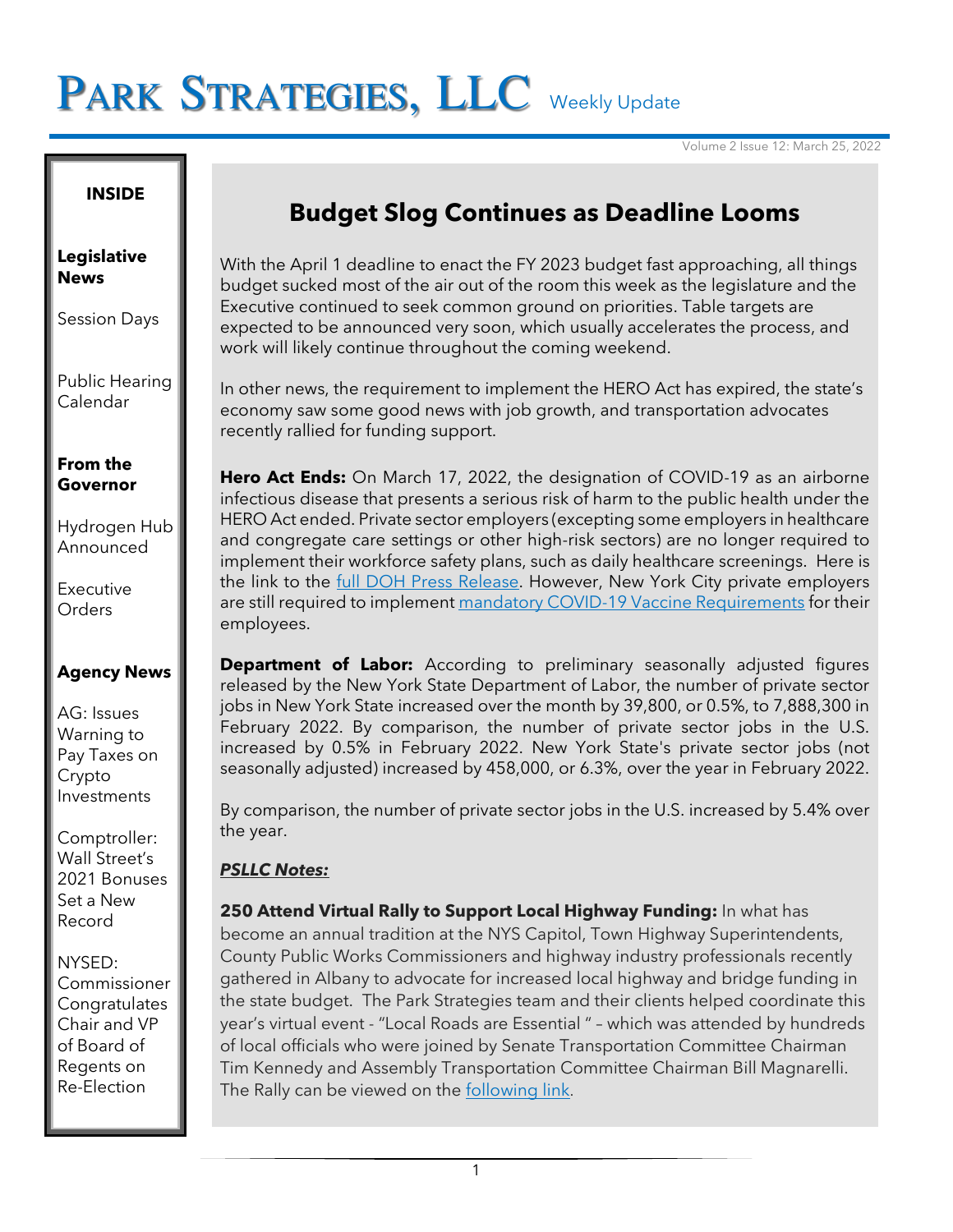# **PSLLC** Weekly Update Volume 2 Issue 12:



# **Legislative News**

## **Legislative Activity**

The Legislature will be in session the 28<sup>th</sup>, 29<sup>th</sup>, 30<sup>th</sup>, 31<sup>st</sup> next week (the *2022* Legislative Calendar can be accessed [here\)](https://www.nyassembly.gov/leg/docs/sessioncalendar_2022.pdf). With the legislature's focus shifting to budget negotiations, the calendar was somewhat lighter as 71 bills were passed this week.

Of particular note was:

~ [S4697 \(Breslin\) / A5384 \(Dinowitz\)](https://www.nysenate.gov/legislation/bills/2021/s4697) allows the use of an authenticated electronic signature in connection with a power of attorney used specifically for salvage vehicle title transfer documents. This bill passed the Senate, and heads to the Assembly for consideration.

## **Public Hearings**

There are no Public Hearing currently announced for either house of the legislature.

The public hearing calendar can be accessed [here.](https://www.nyassembly.gov/leg/?sh=hear)

## **From the Governor**

**Multi-State Agreement Signed with Major Hydrogen Ecosystem Partners to Propose a Regional Clean Energy Hydrogen Hub**

Governor Kathy Hochul [announced](https://www.governor.ny.gov/news/governor-hochul-announces-multi-state-agreement-signed-major-hydrogen-ecosystem-partners) that New York has signed a multistate agreement, including with an initial group of 40 hydrogen ecosystem partners, to develop a proposal to become one of at least four regional clean energy hydrogen hubs. The hubs designated through the federal Regional Clean Hydrogen Hubs program included in the federal Bipartisan Infrastructure Investment and Jobs Act. The New York-led consortium includes Connecticut, Massachusetts, and New Jersey, along with key industry partners.

## **Executive Orders:**

There were no COVID related Executive Orders issued this week. However, the Governor did extend **EO 3.6** through April 21, 2022 which implements a state of emergency related to gun violence.